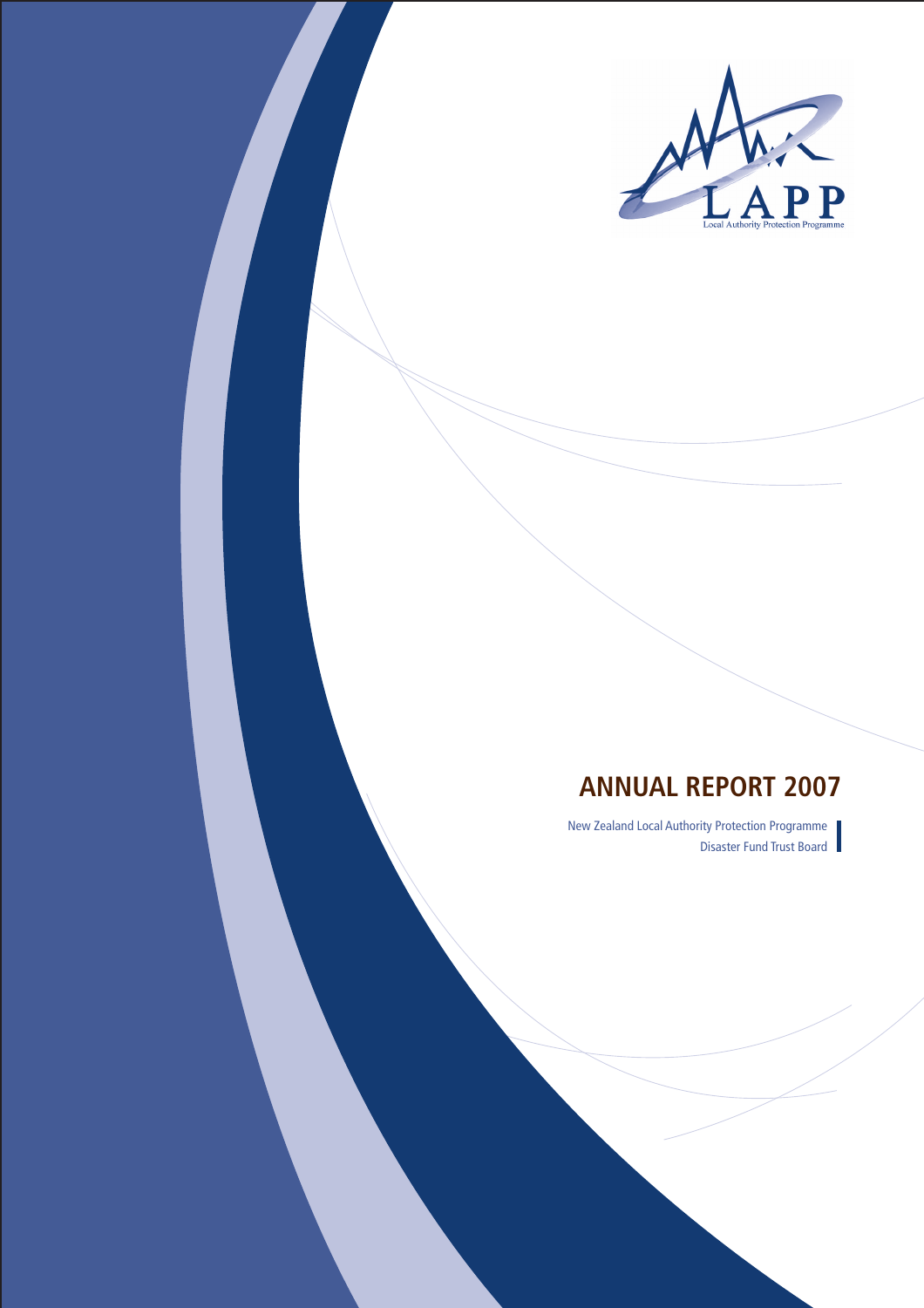

# **CONTENTS**

| <b>CHAIRMAN'S REPORT</b>           | 2  |
|------------------------------------|----|
| AUDIT REPORT                       | 4  |
| STATEMENT OF FINANCIAL PERFORMANCE | 6  |
| STATEMENT OF MOVEMENTS IN EQUITY   | 7  |
| STATEMENT OF FINANCIAL POSITION    | 8  |
| STATEMENT OF CASH FLOWS            | 9  |
| NOTES TO THE FINANCIAL STATEMENTS  | 10 |

# HIGHLIGHTS OF THE 2006/07 FUND YEAR 16 TRUSTEE INFORMATION 16 2006/07 FUND YEAR MEMBERSHIP 17 ABOUT LAPP 18 DIRECTORY 20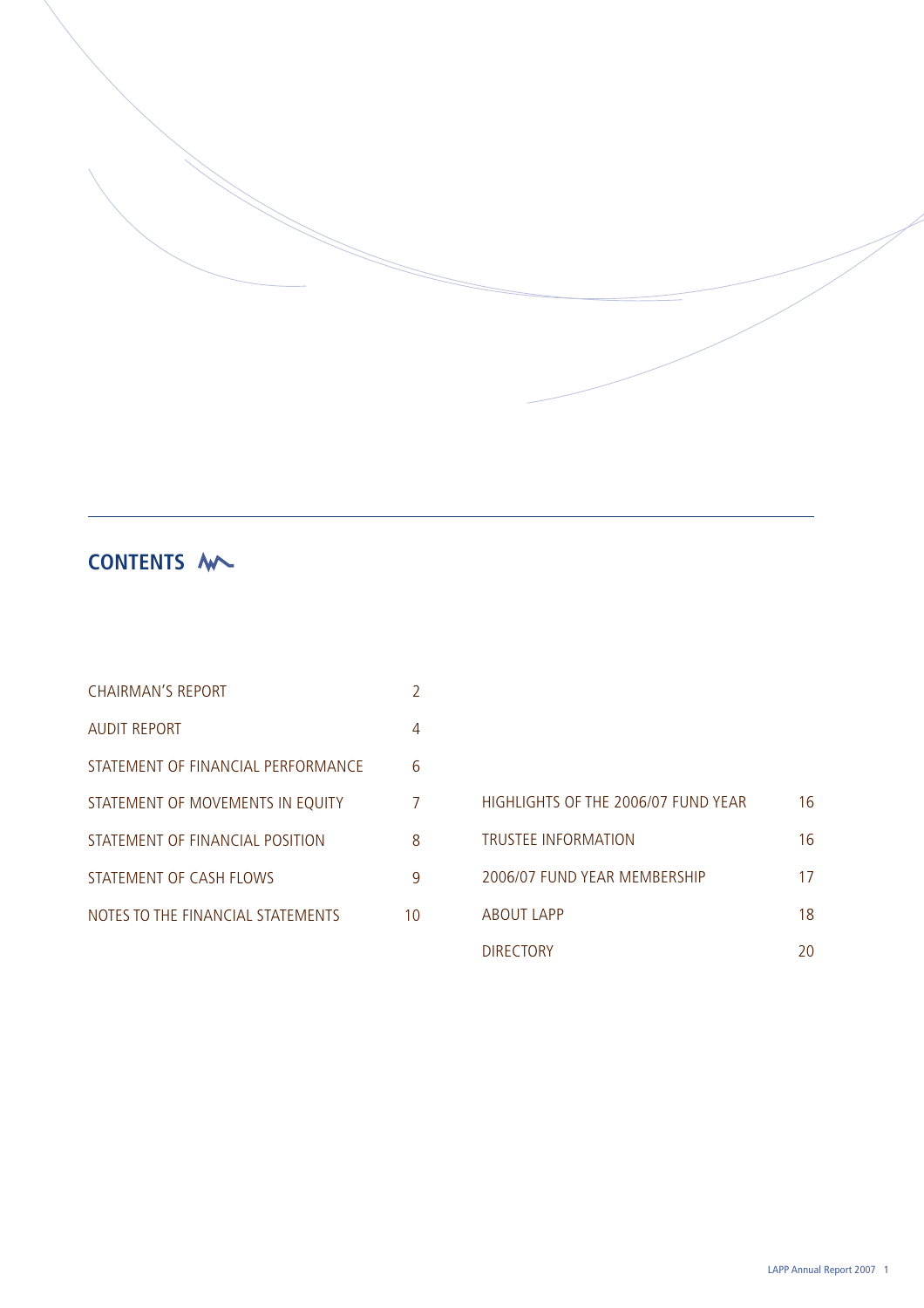# **CHAIRMAN'S REPORT**

I have pleasure in presenting the Chairman's Report for the 2006/2007 financial year.

During the year Timaru District Council, Hawke's Bay Regional Council and Papakura District Council joined the Fund, bringing the total membership to 55 local authorities. We look forward to a long, mutually beneficial relationship with these new members and continuing our mutually beneficial relationship with existing members.

One of the main thrusts this financial year has been to update central government on LAPP's activities and to, once again, attempt to obtain a commitment from it to meeting its 60% obligation for the reinstatement of essential assets damaged as the result of natural disasters and emergencies. Over the life of the Fund we have met with central government officials on many occasions in an effort to obtain this undertaking on behalf of the Fund membership.

During the year, we met with representatives from the Department of the Prime Minister and Cabinet, the Ministry of Civil Defence and Emergency Management, the Office of the Auditor General and the Department of Internal Affairs CDEM Unit. In addition, we wrote to the Minister of Civil Defence and the Minister of Finance outlining a range of issues relating to the monetary impact of major disasters on individual communities and the prioritization of recovery needs, which we believe require clarification.

While this has been a valuable exercise in ensuring that LAPP's interests and activities are recognized, it is disappointing to report that no progress has been made towards an absolute guarantee of central government support. It is clear that current policy is to determine the level and extent

of government assistance after a disaster and once the size of the event has been established. What we are able to say is that we believe LAPP members have a better chance of receiving government support for infrastructure costs damaged by natural hazard than local authorities who are not members of the Fund.

We will continue to seek commitments from central government so that local authorities and particularly our Fund member authorities have greater certainty when considering disaster planning and budgeting issues.

During the year, Risk Management Partners (the Fund's Risk Managers) and GAB Robins (an international insurance claims assessment company) collaborated to produce a manual of Claims Policies and Procedures. This is the first time that formalized procedures have been adopted by the Trustees and the document draws heavily on the experience gained from the assessment of the claims which resulted from the 2004 flood events in the Wanganui, Manawatu, Horowhenua and Eastern Bay of Plenty areas. The report which is now available to LAPP members on the LAPP website at www. lappfund.co.nz outlines the policies which the Trustees will apply to claims made on the Fund, the procedures for making claims and the forms which are required to be completed to formalize the claim process.

The Trustees believe that this new document will enable the membership to more fully understand the criteria required when applying for distributions from the Fund and the processes which need to be followed.

One of the critical issues faced each year is for the Fund to purchase sufficient levels of reinsurance to ensure that all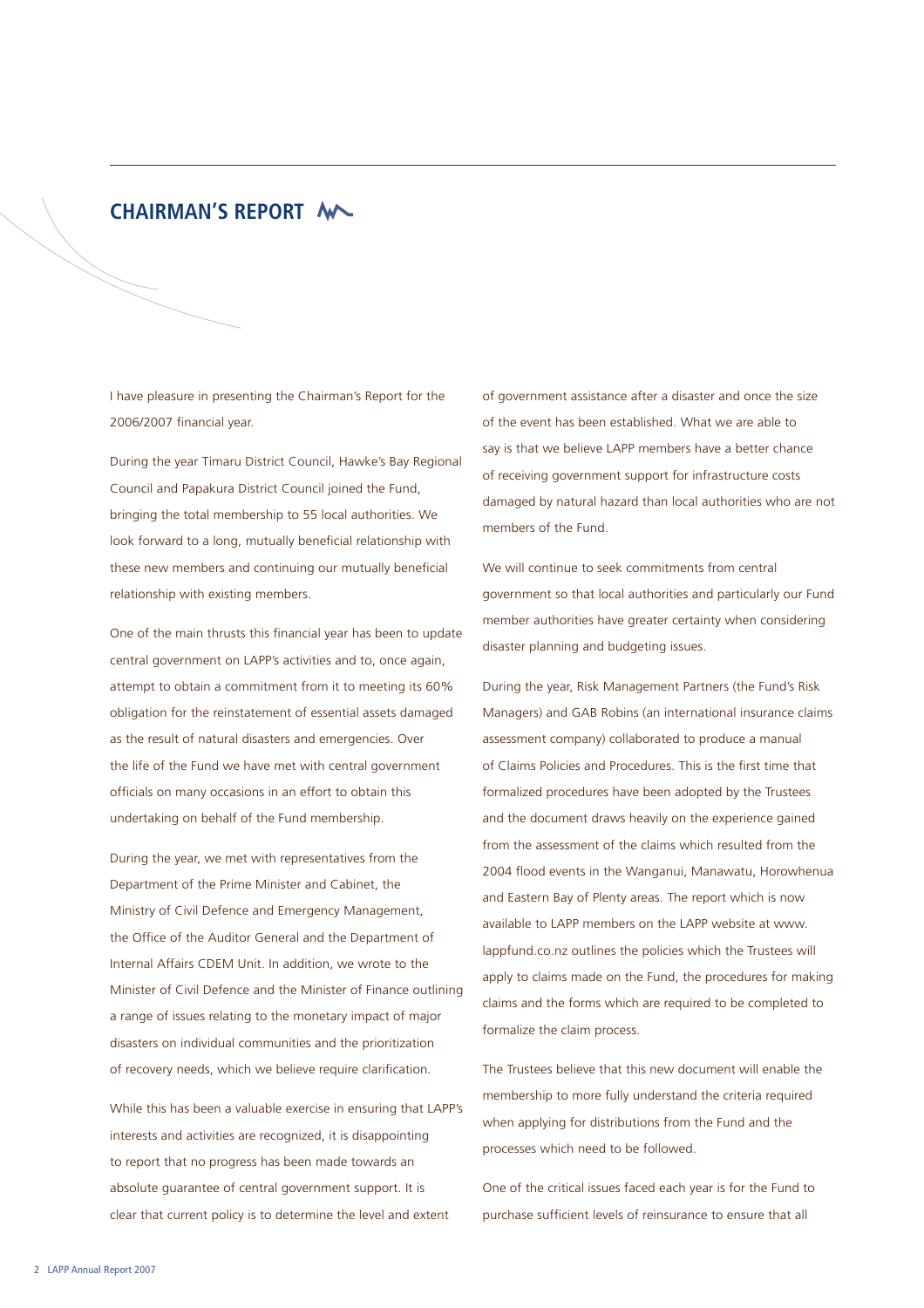We will continue to seek commitments from central government so that local authorities and particularly our Fund member authorities have greater certainty when considering disaster planning and budgeting issues.

potential claims can be met. The Fund's Risk Managers work with the membership to collect updated information on assets and values. This data is then analysed by GNS Science to arrive at a Maximum Probable Loss (MPL) scenario for the Fund. Typically, members' infrastructure asset values have increased significantly and, as a result, the work done this year by GNS indicated that the maximum loss that could be faced by the Fund has also increased. Accordingly we have purchased more reinsurance and restructured the reinsurance programme to be able to cover claims of up to \$325 million for any one event.

Members can be confident that the reinsurance purchased combined with equity collected from members over the years will provide cover for at least two major regional events occurring in short order. LAPP now covers \$10.7 billion of members' assets.

A new system of flood loss assessment has been introduced this year for regional and unitary authority members. The new assessment is based on flood loss curves which chart the historical incidence of floods in individual river systems. Extrapolation of the curves gives an indication of the likely

severity of future events. This system will provide a more sophisticated measure of potential flood losses than previous estimates and includes for members a generous margin of error for determining the cover needed.

This has been a busy year for the administrators and risk managers of the Fund and I wish to thank the administration management staff, particularly Geoff Mercer, Tim Sole and Roger Gyles along with the Fund's Risk Managers, Bryan Whitefield and Marlene Kanga for their work during the year. I also thank my fellow Trustees for their active participation and input into the Fund's affairs.

Increasing membership is evidence that the LAPP Fund is in good heart and with reserves now in excess of \$31 million, is well positioned to provide the comprehensive level of coverage expected by the membership.

Bob Elliott Chairman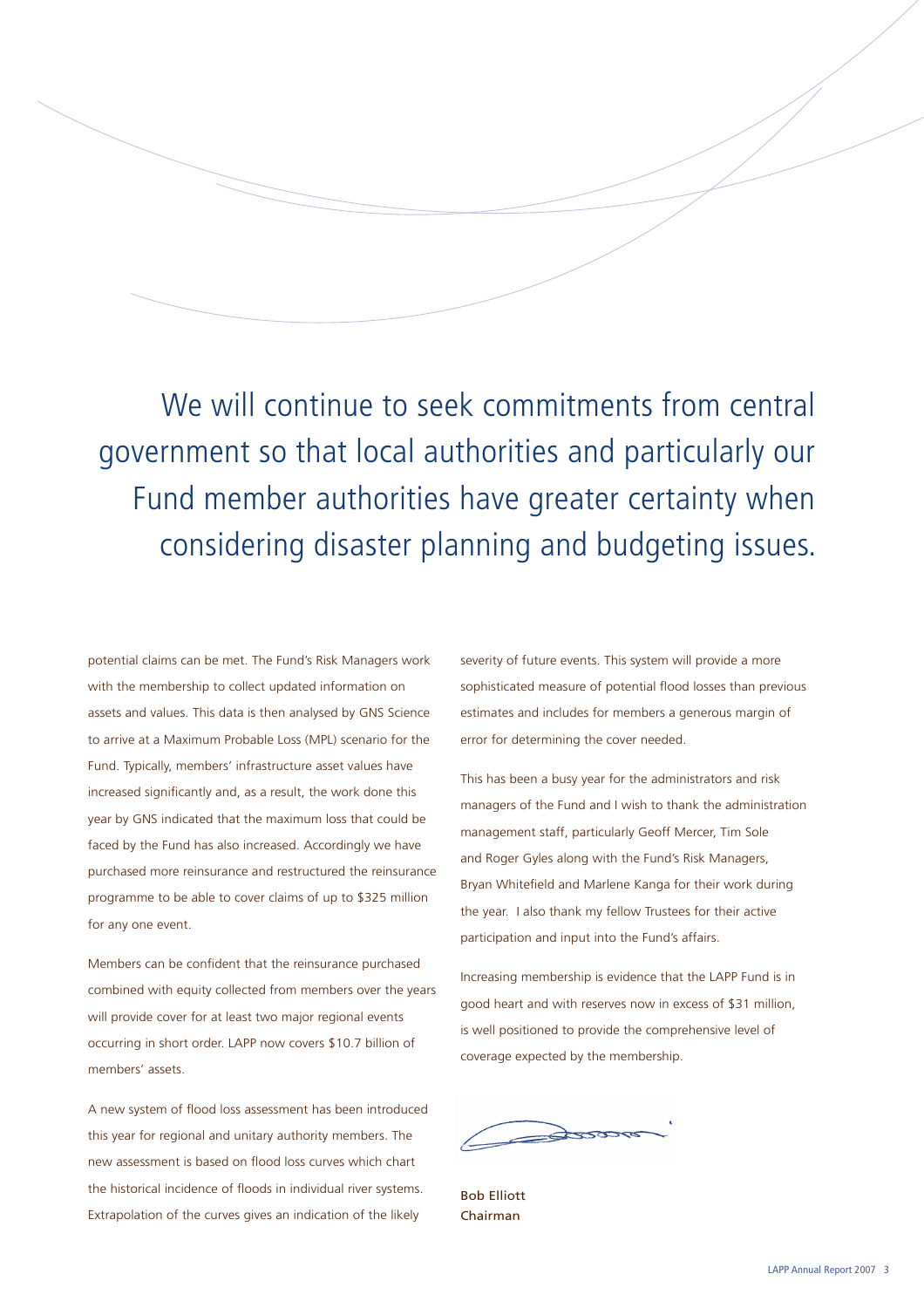

# **AUDIT REPORT**

# **To the Members of New Zealand Local Authority Protection Programme Disaster Fund Trust Board**

We have audited the financial statements on pages 6 to 14. The financial statements provide information about the past financial performance of the Trust and its financial position as at 30 June 2007. This information is stated in accordance with the accounting policies set out on page 10.

#### Trustees' responsibilities

The Trustees are responsible for the preparation of financial statements which give a true and fair view of the financial position of the Trust as at 30 June 2007 and the results of its operations and cash flows for the year ended on that date.

#### Auditor's responsibilities

It is our responsibility to express an independent opinion on the financial statements presented by the Trustees and report our opinion to you.

### Basis of opinion

An audit includes examining, on a test basis, evidence relevant to the amounts and disclosures in the financial statements. It also includes assessing:

- the significant estimates and judgments made by the Trustees in the preparation of the financial statements;
- whether the accounting policies are appropriate to the Trust's circumstances, consistently applied and adequately disclosed.

We conducted our audit in accordance with New Zealand Auditing Standards. We planned and performed our audit so as to obtain all the information and explanations which we considered necessary in order to provide us with sufficient evidence to obtain reasonable assurance that the financial statements are free from material misstatements, whether caused by fraud or error. In forming our opinion we also evaluated the overall adequacy of the presentation of information in the financial statements.

Other than in our capacity as auditors we have no relationship with or interests in the Trust.

# Unqualified opinion

We have obtained all the information and explanations we have required.

#### In our opinion:

- proper accounting records have been kept by the Trust as far as appears from our examination of those records;
- $\bullet$  the financial statements on pages 6 to 14:
	- comply with New Zealand generally accepted accounting practice;
	- give a true and fair view of the financial position of the Trust as at 30 June 2007 and the results of its operations and cash flows for the year ended on that date.

Our audit was completed on 28 September 2007 and our unqualified opinion is expressed as at that date.

KPMG

**Wellington**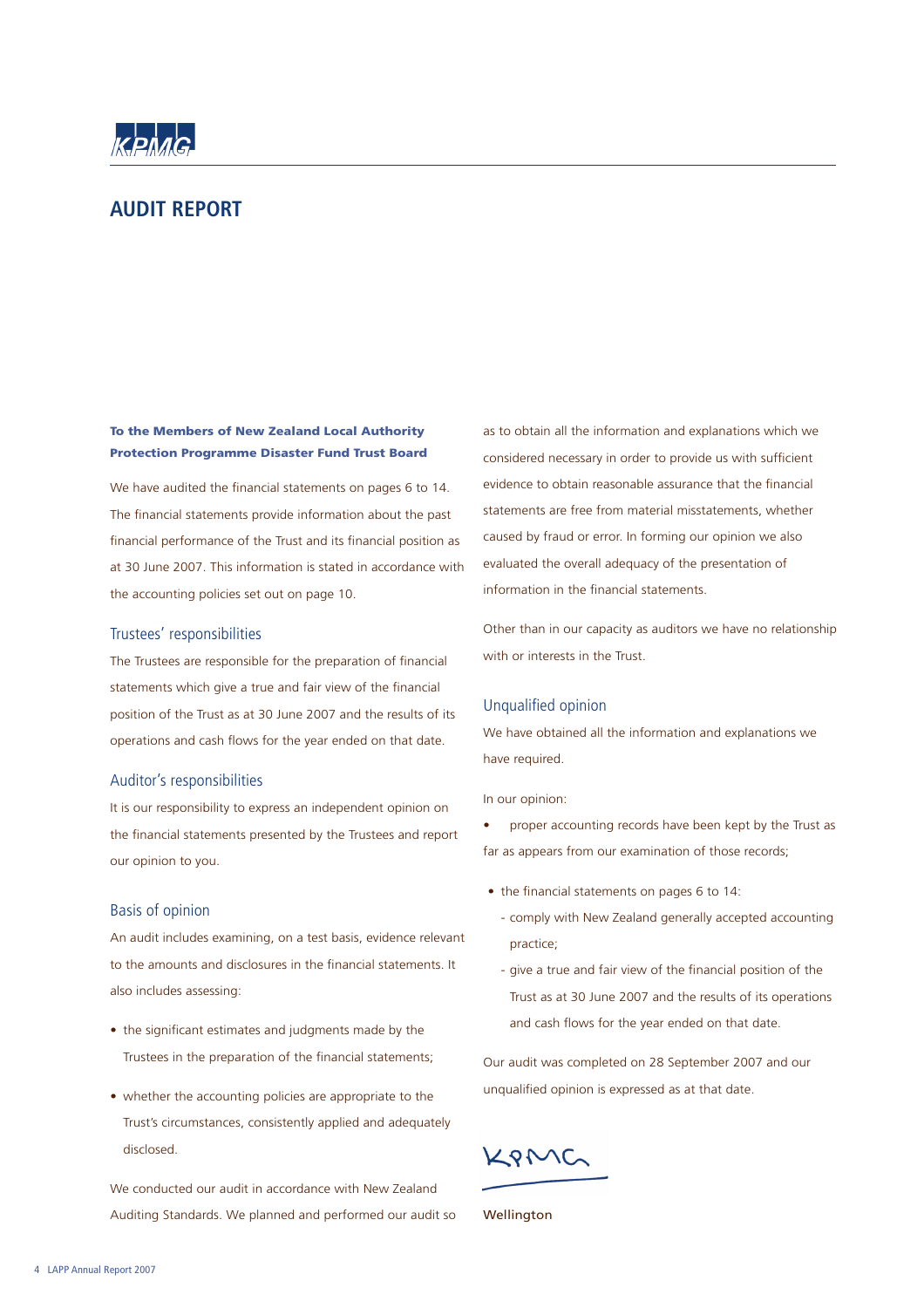Increasing membership is evidence that the LAPP Fund is in good heart and with reserves now in excess of \$31 million, is well positioned to provide the comprehensive level of coverage expected by the membership.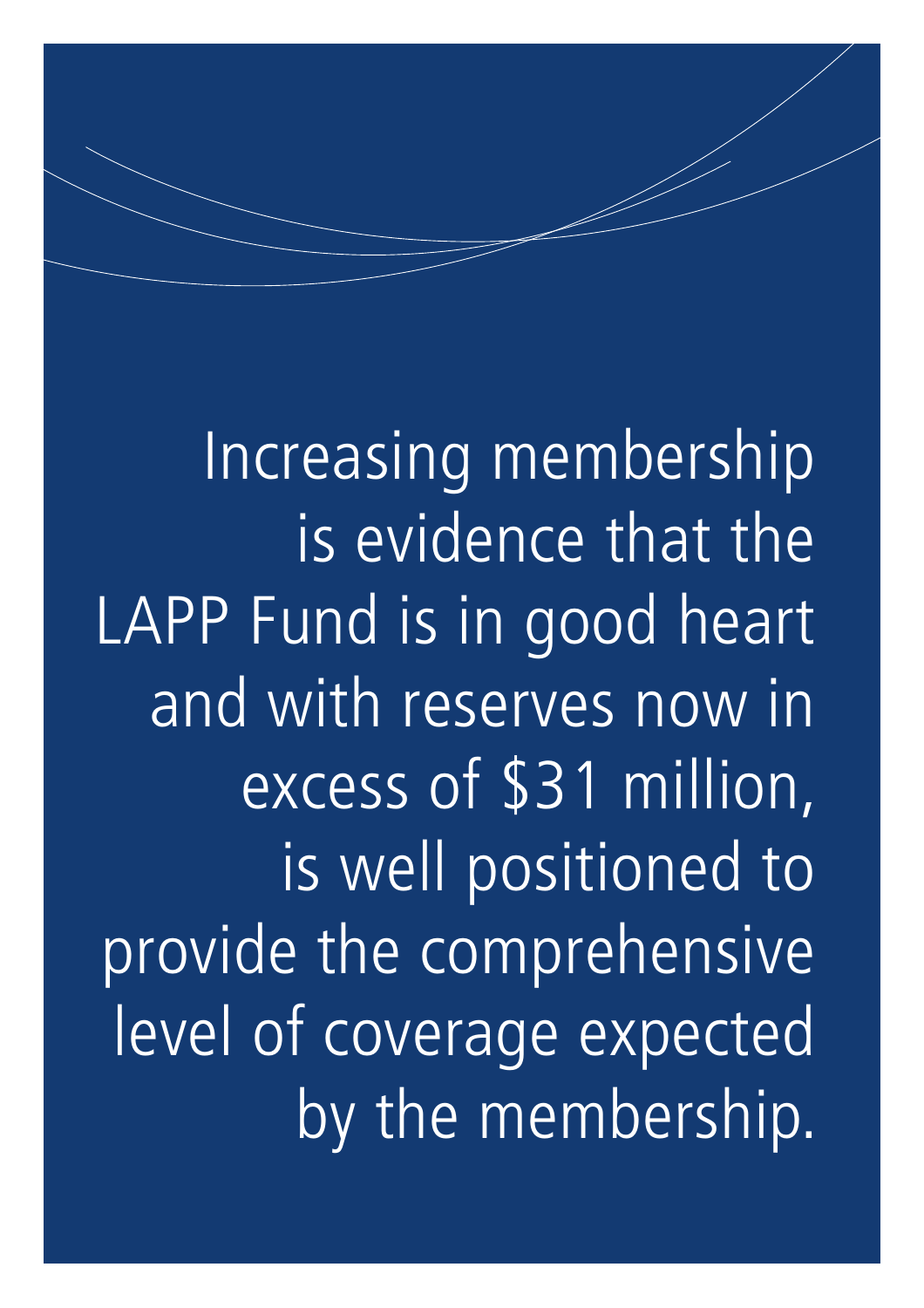# STATEMENT OF FINANCIAL PERFORMANCE **W**

FOR THE YEAR ENDED 30 JUNE 2007

|                                             | <b>Note</b> | 2007       | 2006      |
|---------------------------------------------|-------------|------------|-----------|
|                                             |             | \$         | \$        |
| <b>INCOME</b>                               |             |            |           |
| Members' Contributions                      |             | 2,447,093  | 1,908,815 |
| <b>New Entrant Additional Contributions</b> |             | 1,687,607  | 129,500   |
| Interest - Bank Deposits                    |             | 1,851,382  | 1,745,907 |
| Income from Managed Funds (net)             | 3           | (238, 541) | 770,928   |
| <b>TOTAL INCOME</b>                         |             | 5,747,541  | 4,555,150 |
| <b>EXPENDITURE</b>                          |             |            |           |
| <b>Direct Expenses</b>                      |             |            |           |
| 2004 Manawatu Flood Claim                   | 10          |            | 251,871   |
| Risk Management Programme                   |             | 148,599    | 192,539   |
| <b>Excess of Loss Insurance Premium</b>     |             | 1,102,472  | 1,403,296 |
|                                             |             | 1,251,071  | 1,847,706 |
| <b>Other Expenses</b>                       |             |            |           |
| <b>Administration Fees</b>                  | 5           | 185,000    | 185,000   |
| <b>Audit Fees-Financial Statements</b>      |             | 5,018      | 4,844     |
| Consultancy                                 |             | 26,230     | 17,700    |
| <b>Investment Management Fees</b>           |             | 40,572     | 5,741     |
| Meeting/Travel Expenses                     |             | 6,907      | 14,279    |
| Trustees' Liability Insurance               |             | 12,500     | 12,500    |
| <b>Printing and Stationery</b>              |             | 6,889      | 3,361     |
| Trustees' Remuneration                      |             | 9,000      | 28,500    |
| <b>Sundry Expenses</b>                      |             | 2,431      | 2,441     |
|                                             |             | 294,547    | 274,366   |
| <b>TOTAL EXPENDITURE</b>                    |             | 1,545,618  | 2,122,072 |
| Net Surplus before tax                      |             | 4,201,923  | 2,433,078 |
| Tax expense                                 |             |            |           |
| <b>NET SURPLUS</b>                          |             | 4,201,923  | 2,433,078 |

The notes to the Financial Statements form part of and are to be read in conjunction with this Statement of Financial Performance.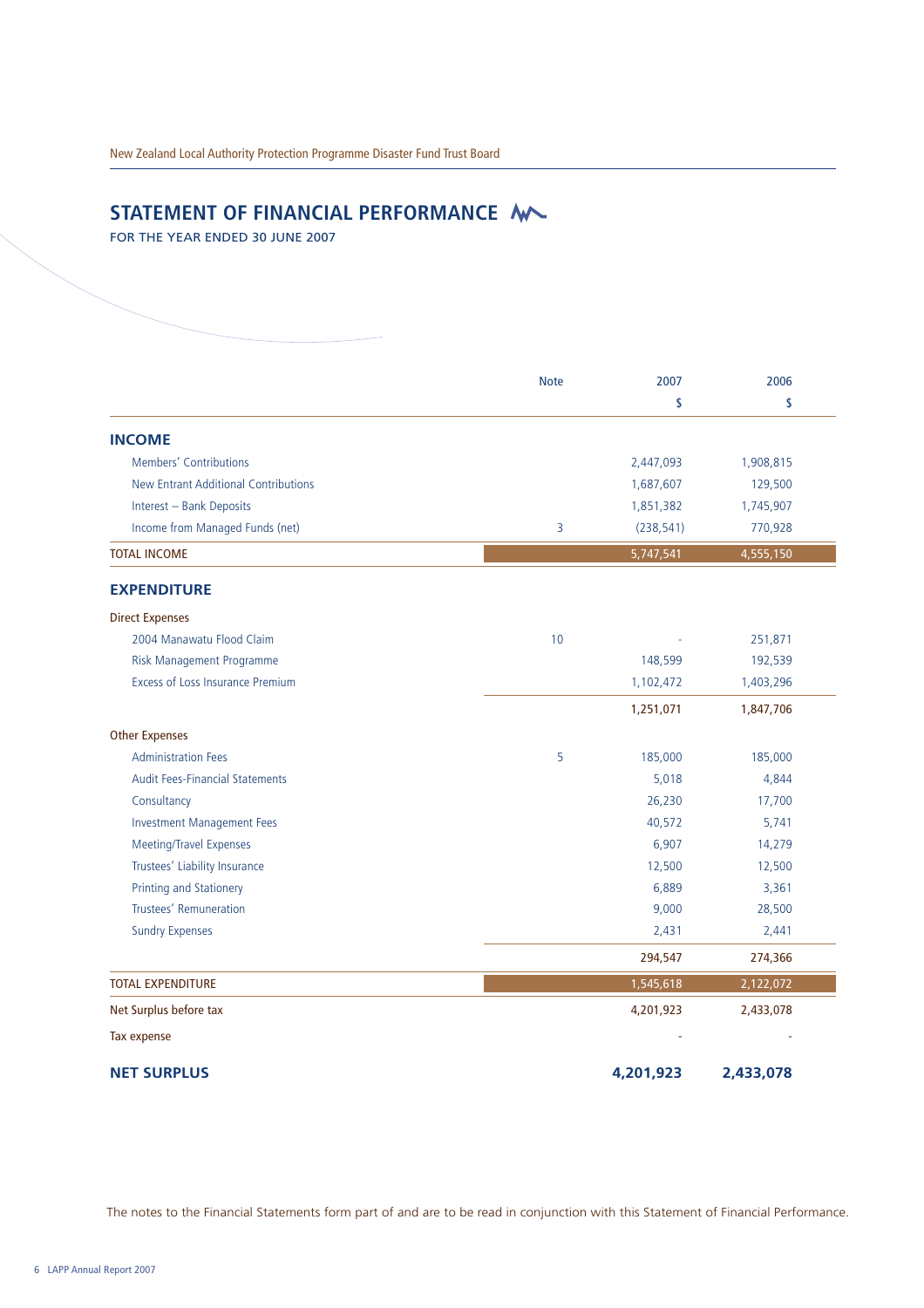# **STATEMENT OF MOVEMENTS IN EQUITY**

FOR THE YEAR ENDED 30 JUNE 2007

|                                        | 2007       |            |
|----------------------------------------|------------|------------|
|                                        |            |            |
| Net Surplus for the year               | 4,201,923  | 2,433,078  |
| TOTAL RECOGNISED REVENUES AND EXPENSES | 4,201,923  | 2,433,078  |
| Equity at beginning of year            | 27,038,450 | 24,605,372 |
| <b>EQUITY AT END OF YEAR</b>           | 31,240,373 | 27,038,450 |

The notes to the Financial Statements form part of and are to be read in conjunction with this Statement of Movements in Equity.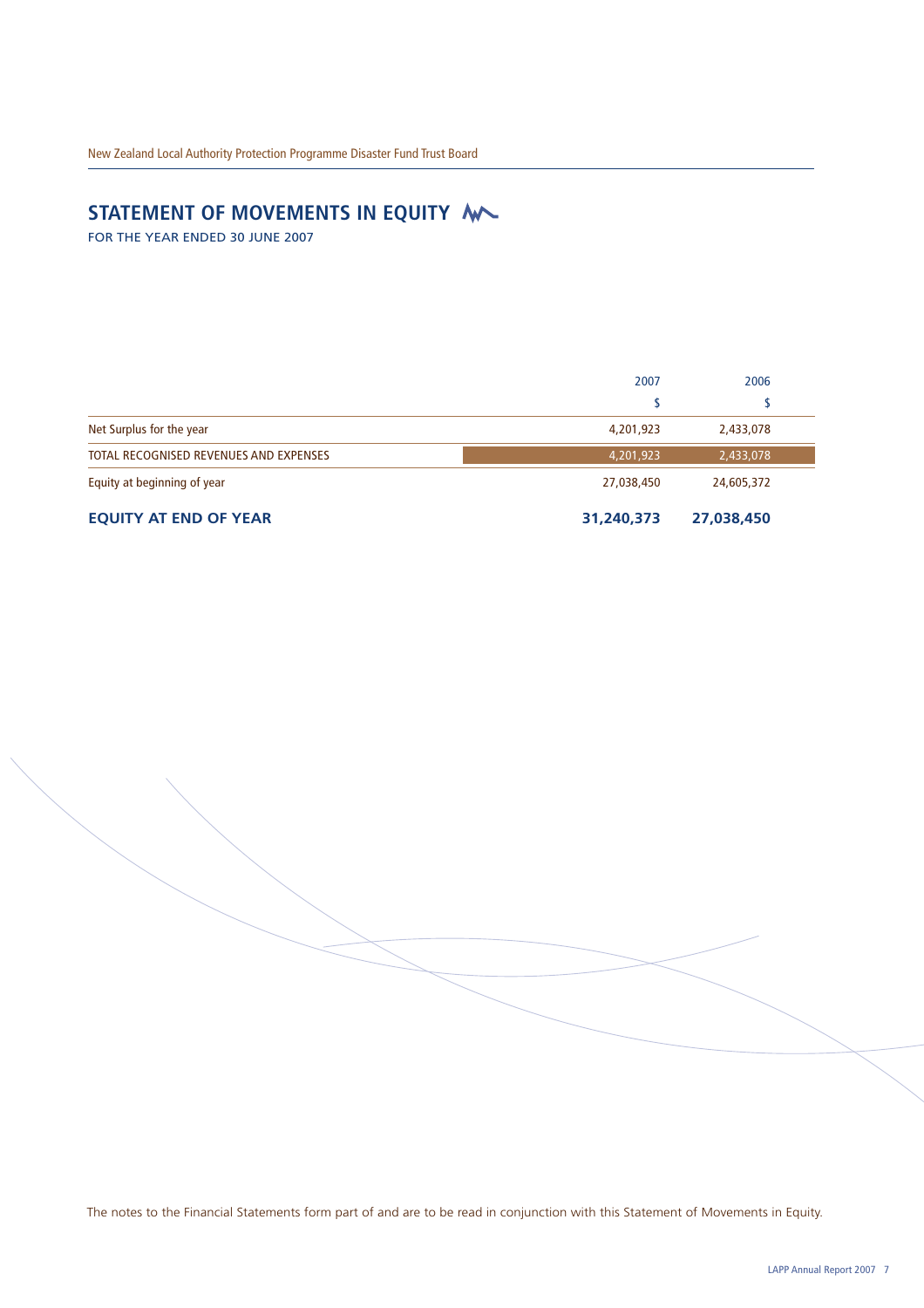# **STATEMENT OF FINANCIAL POSITION**

AS AT 30 JUNE 2007

|                                             | <b>Note</b> | 2007       | 2006       |
|---------------------------------------------|-------------|------------|------------|
|                                             |             | \$         | \$         |
| <b>TOTAL EQUITY</b>                         |             | 31,240,373 | 27,038,450 |
| <b>Represented By:</b>                      |             |            |            |
| <b>Current Assets</b>                       |             |            |            |
| Bank - ANZ National Bank Ltd                |             | 224,194    | 93,771     |
| Short Term Deposits - Bank Deposits         | 6           | 25,620,000 | 22,085,000 |
| <b>Accrued Interest</b>                     |             | 461,761    | 476,299    |
| <b>Accounts Receivable</b>                  |             | 799,600    |            |
| <b>GST Receivable</b>                       |             | 57,619     | 89,969     |
| <b>New Entrant Additional Contributions</b> | 9           | 249,683    | 429,225    |
| <b>Total Current Assets</b>                 |             | 27,412,857 | 23,174,264 |
| <b>Investments</b>                          |             |            |            |
| Managed Funds:                              |             |            |            |
| AMP - WiNZ Fund                             | 3,6         | 5,439,877  | 5,756,183  |
| <b>Total Investments</b>                    |             | 5,439,877  | 5,756,183  |
| <b>TOTAL ASSETS</b>                         |             | 32,852,734 | 28,930,447 |
| <b>Current Liabilities</b>                  |             |            |            |
| <b>Accounts Payable</b>                     |             | 536,794    | 259,997    |
| Deferred Income                             |             |            | 32,000     |
| Provision for Claims                        | 10          | 1,075,567  | 1,600,000  |
| <b>Total Current Liabilities</b>            |             | 1,612,361  | 1,891,997  |
| <b>TOTAL LIABILITIES</b>                    |             | 1,612,361  | 1,891,997  |

### **EXCESS OF ASSETS OVER LIABILITIES 31,240,373 27,038,450**

Approved for and on behalf of the Board:

 $\rightarrow$ 

**RDR Elliott – Chairman 28 September 2007**

 $\overline{\phantom{a}}$ ว

**KN Sampson – Trustee 28 September 2007**

The notes to the Financial Statements form part of and are to be read in conjunction with this Statement of Financial Position.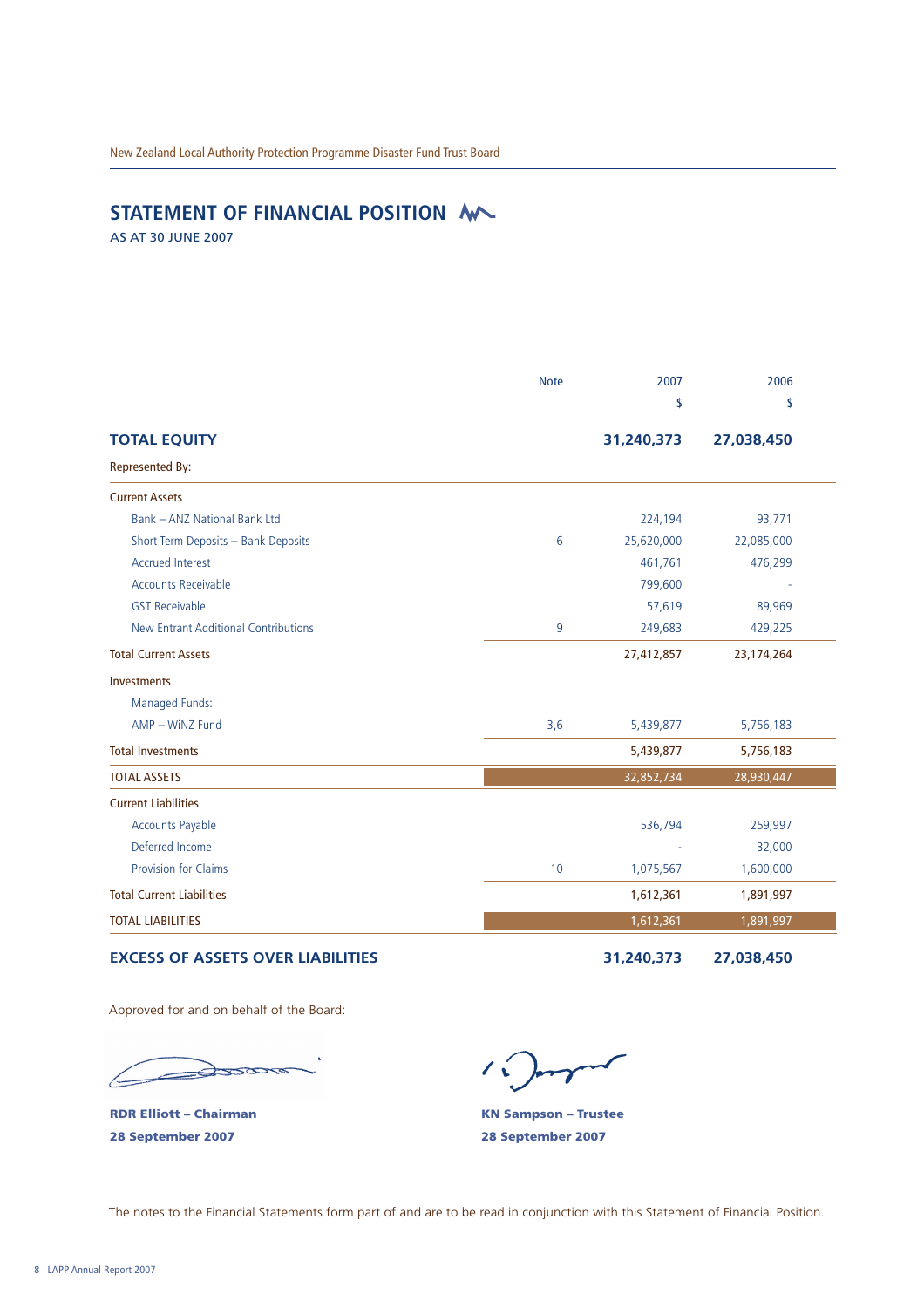# **STATEMENT OF CASH FLOWS**

FOR THE YEAR ENDED 30 JUNE 2007

|                                                                                                                                                                                           | <b>Note</b>    | 2007        | 2006       |
|-------------------------------------------------------------------------------------------------------------------------------------------------------------------------------------------|----------------|-------------|------------|
|                                                                                                                                                                                           |                | \$          | \$         |
| <b>CASH FLOWS FROM OPERATING ACTIVITIES</b>                                                                                                                                               |                |             |            |
| Cash was Provided from:                                                                                                                                                                   |                |             |            |
| Members' Contributions                                                                                                                                                                    |                | 3,482,643   | 2,193,070  |
| Interest Received - Bank                                                                                                                                                                  |                | 1,865,920   | 1,621,992  |
|                                                                                                                                                                                           |                | 5,348,563   | 3,815,062  |
| Cash was Applied to:                                                                                                                                                                      |                |             |            |
| Claims                                                                                                                                                                                    |                | 232,740     | 1,227,031  |
| Risk Management Programme                                                                                                                                                                 |                | 164,589     | 161,165    |
| <b>Excess of Loss Insurance</b>                                                                                                                                                           |                | 1,102,472   | 1,403,296  |
| <b>Administration Fees</b>                                                                                                                                                                |                | 185,000     | 170,938    |
| <b>Meeting/Travel Expenses</b>                                                                                                                                                            |                | 7,499       | 13,687     |
| Trustees' Remuneration                                                                                                                                                                    |                | 9,000       | 28,500     |
| <b>Other Expenses</b>                                                                                                                                                                     |                | 92,025      | 42,506     |
| Net GST Paid                                                                                                                                                                              |                | (32, 420)   | 45,417     |
|                                                                                                                                                                                           |                |             |            |
|                                                                                                                                                                                           |                | 1,760,905   | 3,092,540  |
|                                                                                                                                                                                           | $\overline{4}$ | 3,587,658   | 722,522    |
|                                                                                                                                                                                           |                |             |            |
|                                                                                                                                                                                           |                |             |            |
| Investment Income                                                                                                                                                                         |                | 77,765      | 14,745     |
| Sale of Investments                                                                                                                                                                       |                |             | 4,317,548  |
|                                                                                                                                                                                           |                |             |            |
|                                                                                                                                                                                           |                | 77,765      | 4,332,293  |
|                                                                                                                                                                                           |                |             |            |
| <b>Purchase of Investments</b>                                                                                                                                                            |                | 3,535,000   | 5,000,000  |
| NET CASH INFLOW FROM OPERATING ACTIVITIES<br><b>CASH FLOWS FROM INVESTING ACTIVITIES</b><br>Cash was Provided from:<br>Cash was Applied to:<br>NET CASH OUTFLOW FROM INVESTING ACTIVITIES |                | (3,457,235) | (667, 707) |
| Net Increase / (Decrease) in Cash Held                                                                                                                                                    |                | 130,423     | 54,815     |
| <b>Opening Cash Balance</b>                                                                                                                                                               |                | 93,771      | 38,956     |
|                                                                                                                                                                                           |                | 224,194     | 93,771     |
| <b>CLOSING CASH BALANCE</b><br><b>Represented By:</b>                                                                                                                                     |                |             |            |
| <b>Bank - ANZ National Bank Ltd</b>                                                                                                                                                       |                | 224,194     | 93,771     |

The notes to the Financial Statements form part of and are to be read in conjunction with this Statement of Cash Flows.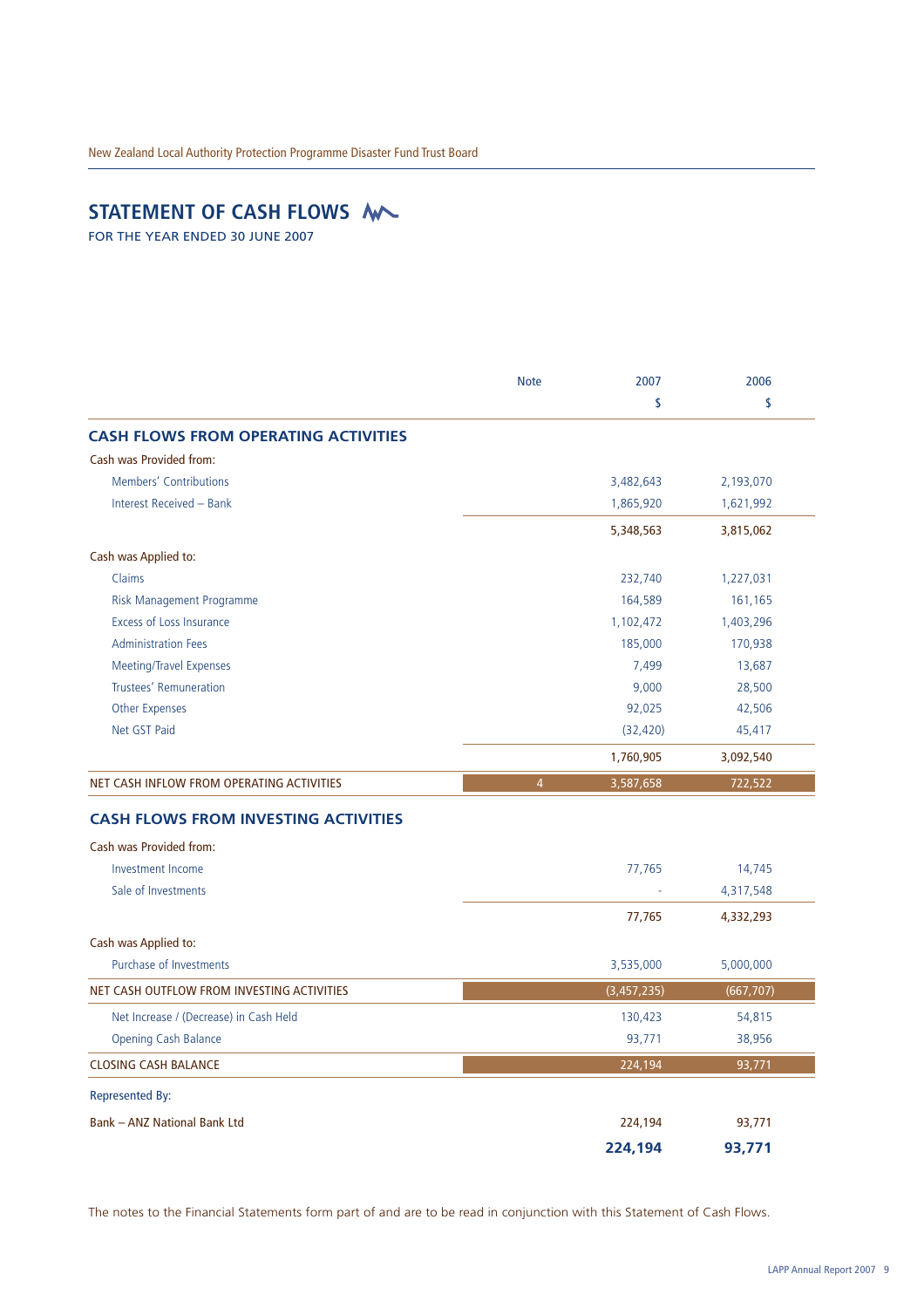# **NOTES TO THE FINANCIAL STATEMENTS**

FOR THE YEAR ENDED 30 JUNE 2007

### **NOTE 1. STATEMENT OF ACCOUNTING POLICIES**

## Reporting Entity and Statutory Base

These financial statements for the New Zealand Local Authority Protection Programme Disaster Fund Trust Board ("LAPP") have been prepared in accordance with generally accepted accounting practice and the Charitable Trusts Act 1957.

#### Measurement Basis

The measurement base adopted is that of historical cost, except for investments which are at market value.

#### Particular Accounting Policies

The following particular accounting policies which materially affect the measurement of financial performance and financial position have been applied:

#### **Investments**

Investments are recorded at quoted market value, less the estimated cost of disposal. Changes in the value of investments are recognised in the Statement of Financial Performance.

#### **Taxation**

The Fund has been granted charitable status under section CW 34(1) of the Income Tax Act 2004 by the Inland Revenue Department, hence no taxation has been provided for in the financial statements.

#### **Goods and Services Tax**

The Financial Statements are prepared on a GST exclusive basis, except for receivables and payables that are stated inclusive of GST.

#### **Provision for Claims**

A provision for claims is recognised when:

- a claim has been received;
- an obligation has been recognised by the Board of Trustees;
- it is probable that an outflow of resources will be required to settle the obligation; and
- a reliable estimate can be made of the amount of the obligation.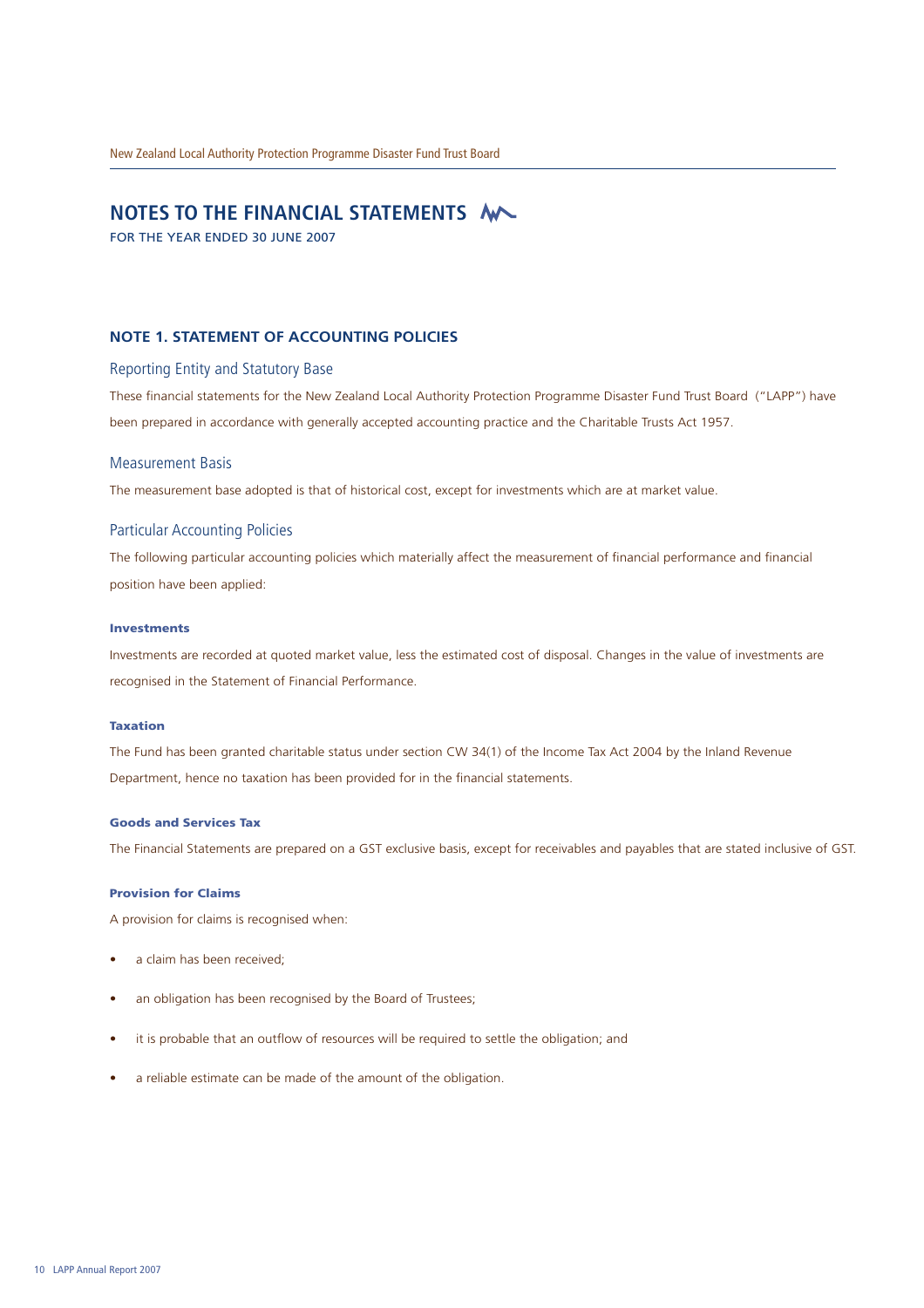# **NOTES TO THE FINANCIAL STATEMENTS (CONTINUED) M**

FOR THE YEAR ENDED 30 JUNE 2007

#### **Income Recognition**

Interest income is accounted for on an accruals basis. Any unrealised gains or losses arising from the revaluation of investments and realised gains or losses from the sale of investments during the year are included in the statement of financial performance.

#### **Financial Instruments**

Financial Instruments carried on the statement of financial position include cash at bank, investments, receivables and payables.

There are no off-balance sheet financial instruments. The Fund does not require collateral or other security to support financial instruments with credit risk.

### **Statement Of Cash Flows**

The following are definitions of the terms used in the Statement of Cash Flows:

*Cash* – comprises cash balances held with banks in New Zealand and overseas. Cash excludes term deposits that are not used as part of the Fund's day to day cash management.

*Investing activities* – comprise acquisition and disposal of investments. Investments include securities not falling within the definition of cash.

*Operating activities* – include all transactions and other events that are not investing activities.

#### **Changes in Accounting Policies**

There have been no changes in accounting policies during the year. All policies have been applied on a basis consistent with previous years.

#### **NOTE 2. NATURE OF ACTIVITIES**

The purpose of the Fund is to provide cover to member local authorities for losses to generally uninsurable infrastructure assets resulting from natural disasters and emergencies.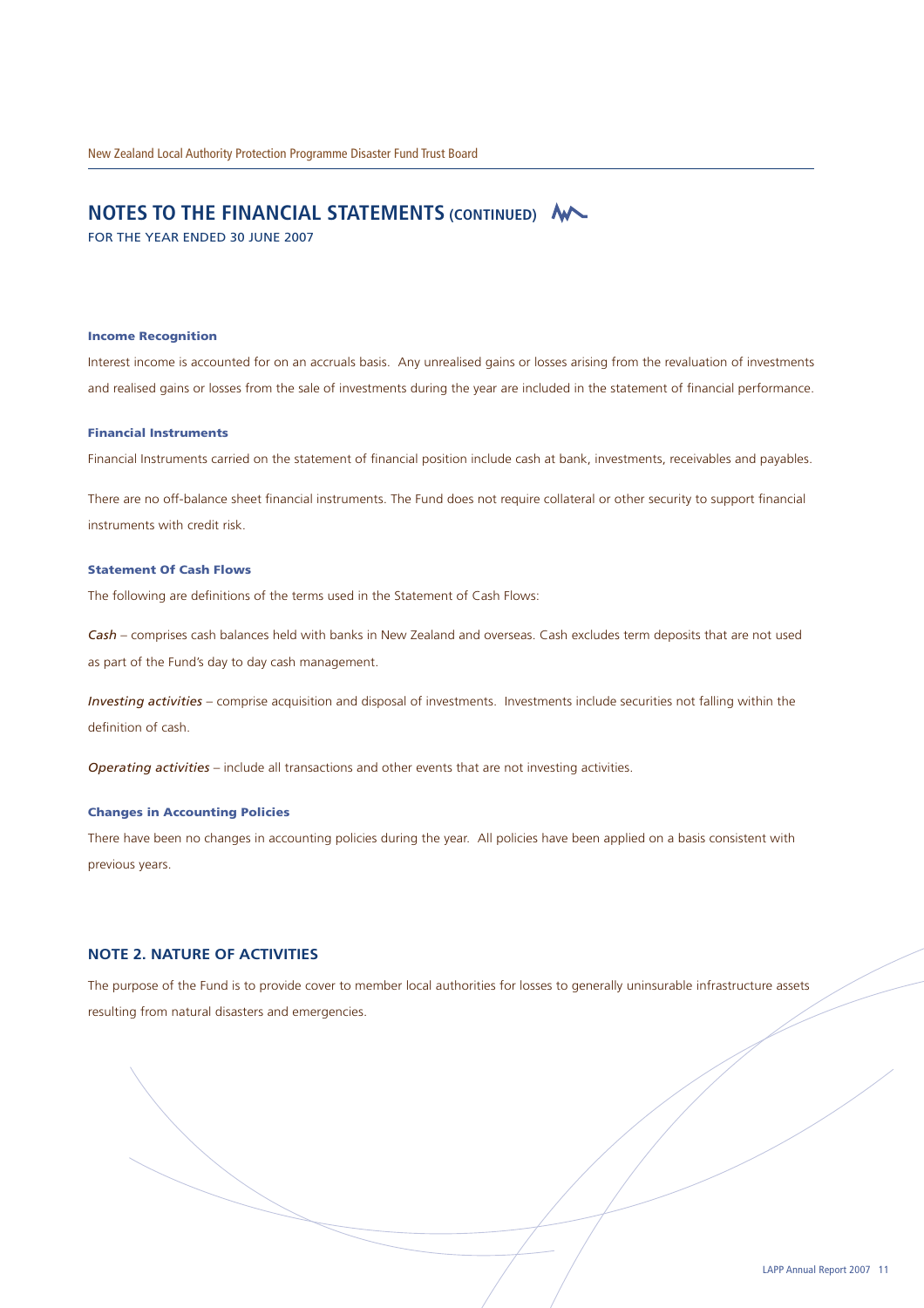# **NOTES TO THE FINANCIAL STATEMENTS (CONTINUED) M**

FOR THE YEAR ENDED 30 JUNE 2007

**NOTE 4. RECONCILIATION OF NET SURPLUS** 

| <b>NOTE 3. INVESTMENTS</b>  | 2007       | 2006    |
|-----------------------------|------------|---------|
|                             |            |         |
| Income from Managed Funds   |            |         |
| Investment Income           | 77.765     | 14,745  |
| Change in Net Current Value | (316, 306) | 756,183 |
|                             | (238, 541) | 770,928 |

Managed Funds

*AMP Capital:* The cost of investments held by AMP Capital at 30 June 2007 was \$5,000,000 (2006: \$5,000,000). Market value of investments held by AMP Capital at 30 June 2007 was \$5,439,877 (2006: \$5,756,183).

| TO NET CASH INFLOW FROM OPERATING ACTIVITIES        | 2007       | 2006       |
|-----------------------------------------------------|------------|------------|
|                                                     | \$         | \$         |
| <b>Net Surplus</b>                                  | 4,201,923  | 2,433,078  |
| Items included in Investing Activities              |            |            |
| Investment Income                                   | (77, 765)  | (14, 745)  |
| Gain in Managed Funds                               | 316,306    | (756, 183) |
|                                                     | 238,541    | (770, 928) |
| Add/(less) movements in other working capital items |            |            |
| <b>Accrued Interest</b>                             | 14,538     | (123, 915) |
| <b>GST Receivable</b>                               | 32,350     | (45, 417)  |
| New Entrant Additional Contributions                | (620, 058) | 37,324     |
| <b>Accounts Receivable</b>                          |            | 85,431     |
| Prepayments                                         |            |            |
| <b>Accounts Payable &amp; Provisions</b>            | (279, 636) | (893, 051) |
|                                                     | (852, 806) | (939, 628) |
| NET CASH INFLOW FROM OPERATING ACTIVITIES           | 3,587,658  | 722,522    |

# **NOTE 5. RELATED PARTIES**

Administration fees of \$185,000 (2006:\$185,000) relate to the New Zealand Local Government Insurance Corporation Limited, trading as Civic Assurance (Civic). Civic is the Administration Manager of the Fund.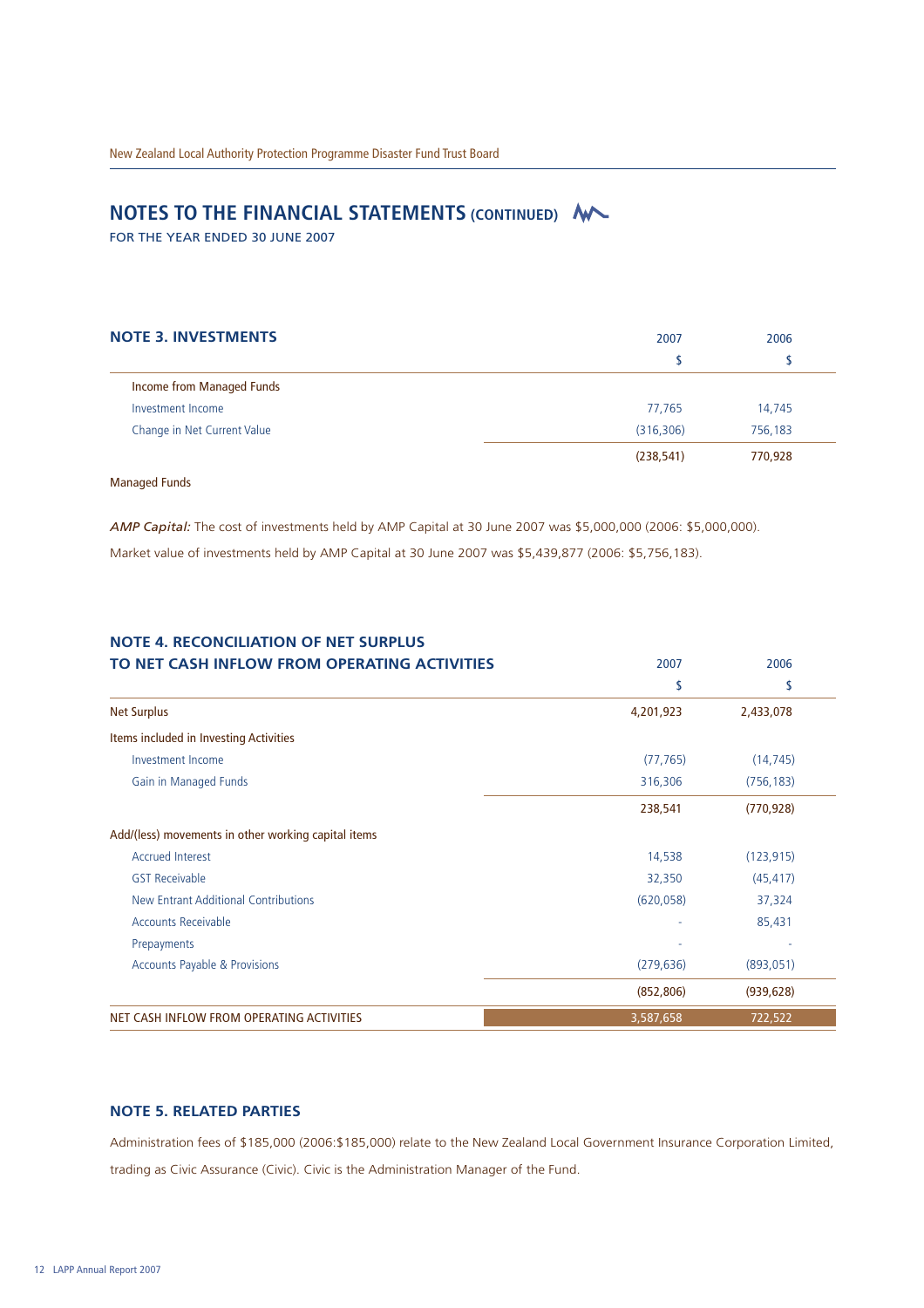# **NOTES TO THE FINANCIAL STATEMENTS (CONTINUED)**  $M$

FOR THE YEAR ENDED 30 JUNE 2007

# **NOTE 6. FINANCIAL INSTRUMENTS**

The Fund is involved with a number of financial instruments in the course of its normal activities.

# Fair Value

The carrying amounts of all financial assets and liabilities are considered to be equivalent to their fair value.

#### Credit Risk

Financial instruments which potentially expose the Fund to credit risk consist of cash, short term deposits, receivables and investments in managed funds. The maximum exposure to credit risk is the carrying value of these financial instruments. All investments and short term deposits are with high credit quality counterparties.

### Currency Risk

The Fund is indirectly exposed to currency risk in that future currency movements will affect the valuation of investments in managed funds which invest in foreign currency denominated investments.

Risk management activities are undertaken by the Fund's investment managers to operate within the guidelines provided by the Trustees.

# Interest Rate Risk

The Fund is exposed to interest rate risk in that future interest rate movements will affect cash flows and net market values of fixed interest assets and, indirectly, the valuation of investments in managed funds which invest in cash and fixed interest investments. The intention of the Trustees is not necessarily to hold these assets to maturity, but to realise and purchase similar assets as part of the on going management of the investments of the Fund. There is no maturity period for unitised investments.

|                                    | <b>Effective</b><br>Interest | 2007       | 6 months   | $Non-$<br>Interest | <b>Effective</b><br>Interest | 2006       | 6 months   | $Non-$<br><b>Interest</b> |
|------------------------------------|------------------------------|------------|------------|--------------------|------------------------------|------------|------------|---------------------------|
|                                    | <b>Rate 2007</b>             | S          | or less    | bearing            | <b>Rate 2006</b>             |            | or less    | bearing                   |
| <b>Financial Assets</b>            |                              |            |            |                    |                              |            |            |                           |
| <b>Bank</b>                        | 5.50%                        | 223,512    | 223,512    | ÷                  | 4.00%                        | 93,771     | 93,771     |                           |
| <b>Short Term Cash Deposits</b>    | 7.98%                        | 25,620,000 | 19,555,000 | ٠                  | 7.46%                        | 22,085,000 | 22,085,000 |                           |
| <b>Receivables</b>                 |                              | 249,676    |            | 249,676            |                              | 429,225    | ٠          | 429,225                   |
| Investments                        | ۰                            | 5,439,877  | ٠          | 5,439,877          | ٠                            | 5,756,183  | ÷.         | 5,756,183                 |
| <b>Total financial assets</b>      |                              | 31,533,065 | 19,778,512 | 5,689,553          | ٠                            | 28,364,179 | 22,178,771 | 6,185,408                 |
| <b>Financial Liabilities</b>       |                              |            |            |                    |                              |            |            |                           |
| Payables                           |                              | 531,128    | ٠          | 531,128            |                              | 259,997    |            | 259,997                   |
| <b>Total financial liabilities</b> |                              | 531,128    | ٠          | 531,128            |                              | 259,997    | ٠          | 259,997                   |
| <b>NET FINANCIAL POSITION</b>      |                              | 31,001,937 | 19,778,512 | 5,158,425          |                              | 28,104,182 | 22,178,771 | 5,925,411                 |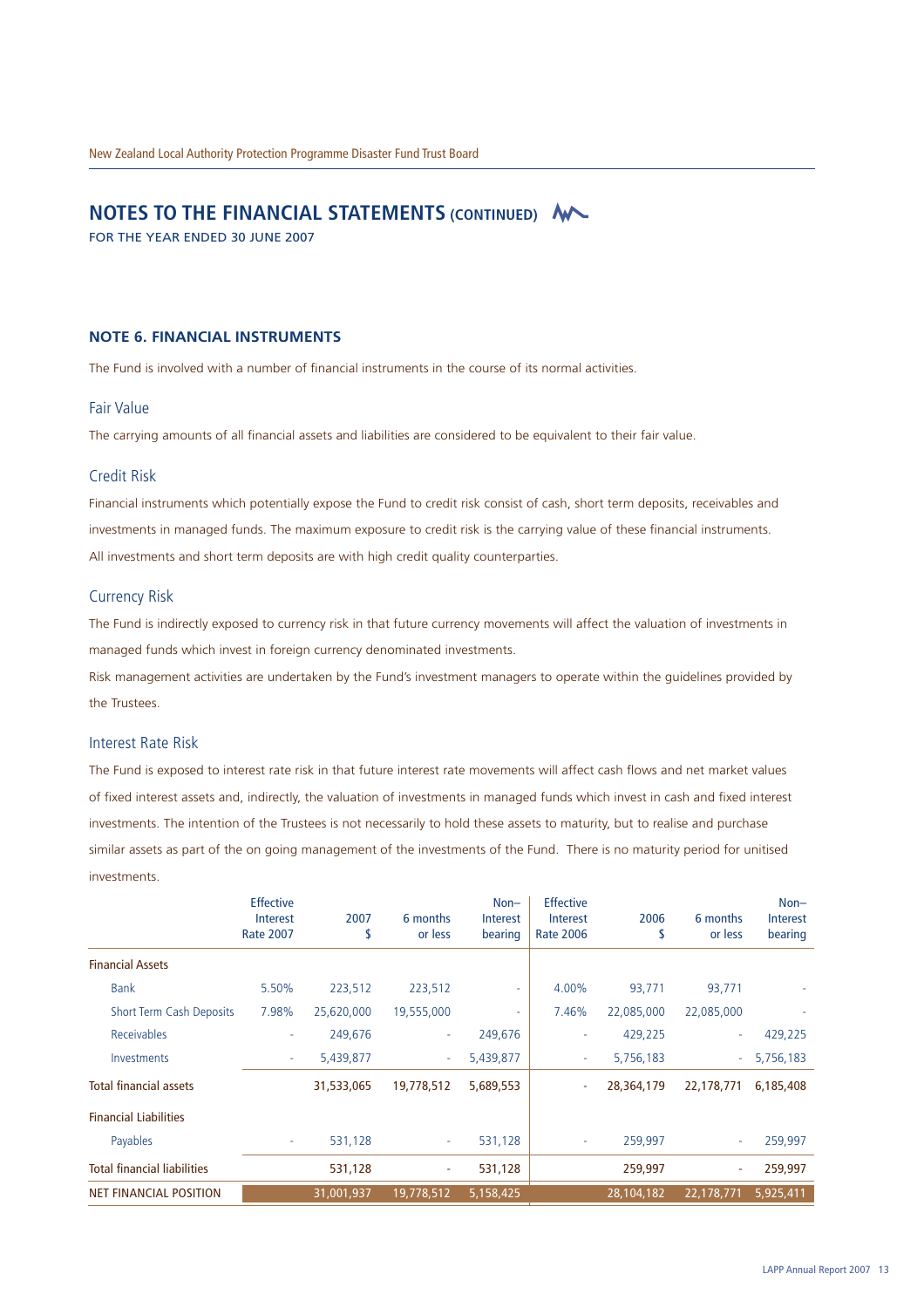# **NOTES TO THE FINANCIAL STATEMENTS (CONTINUED) W**

FOR THE YEAR ENDED 30 JUNE 2007

# **NOTE 7. COMMITMENTS AND CONTINGENT LIABILITIES**

The Fund had the ability to provide support to Members amounting to a maximum of \$111.2 million (2006: \$107 million). This amount is made up of retained equity \$31.2 million (2006: \$27 million), and reinsurance facilities \$80 million (2006: \$80 million). The protection is only be available to Members at the discretion of the Trustees exercised in accordance with the provisions of the Trust Deed.

## **NOTE 8. EVENTS AFTER BALANCE DATE**

There have been no material events after balance date (2006: Nil).

#### **NOTE 9. NEW ENTRANT ADDITIONAL CONTRIBUTIONS**

New Councils joining the Fund are required to pay an additional levy to the Fund. This amount is payable when:

- the Trustees resolve to cap the Fund and/or contributions are reduced on a pro-rata basis, or
- the Member has a claim

Notwithstanding the above, a Member may make payments on account of the new entrant additional contributions at any time. As at balance date new Members owed the Fund \$249,683 on account of new entrant additional contributions.

|                        | 2007       | 2006       |
|------------------------|------------|------------|
|                        |            |            |
| <b>Opening Balance</b> | 429,225    | 466,549    |
| New Member             |            | 129,500    |
| Rebates 2006/07        | (179, 542) | (166, 824) |
| Claims Off-set         |            |            |
| <b>CLOSING BALANCE</b> | 249,683    | 429,225    |

| <b>NOTE 10. PROVISION FOR CLAIMS</b> | 2007      | 2006      |
|--------------------------------------|-----------|-----------|
|                                      |           |           |
| <b>Opening Balance</b>               | 1,600,000 | 2,727,707 |
| Less: Claims Paid                    | 524,433   | 1,379,578 |
|                                      | 1,075,567 | 1,348,129 |
| Movement in Provision                |           | 251,871   |
| <b>CLOSING BALANCE</b>               | 1,075,567 | 1,600,000 |

The claims paid and outstanding relate to damage caused in the February 2004 Manawatu flood event. Payments have and will be made as claims are quantified and approved by the Trustees at their discretion.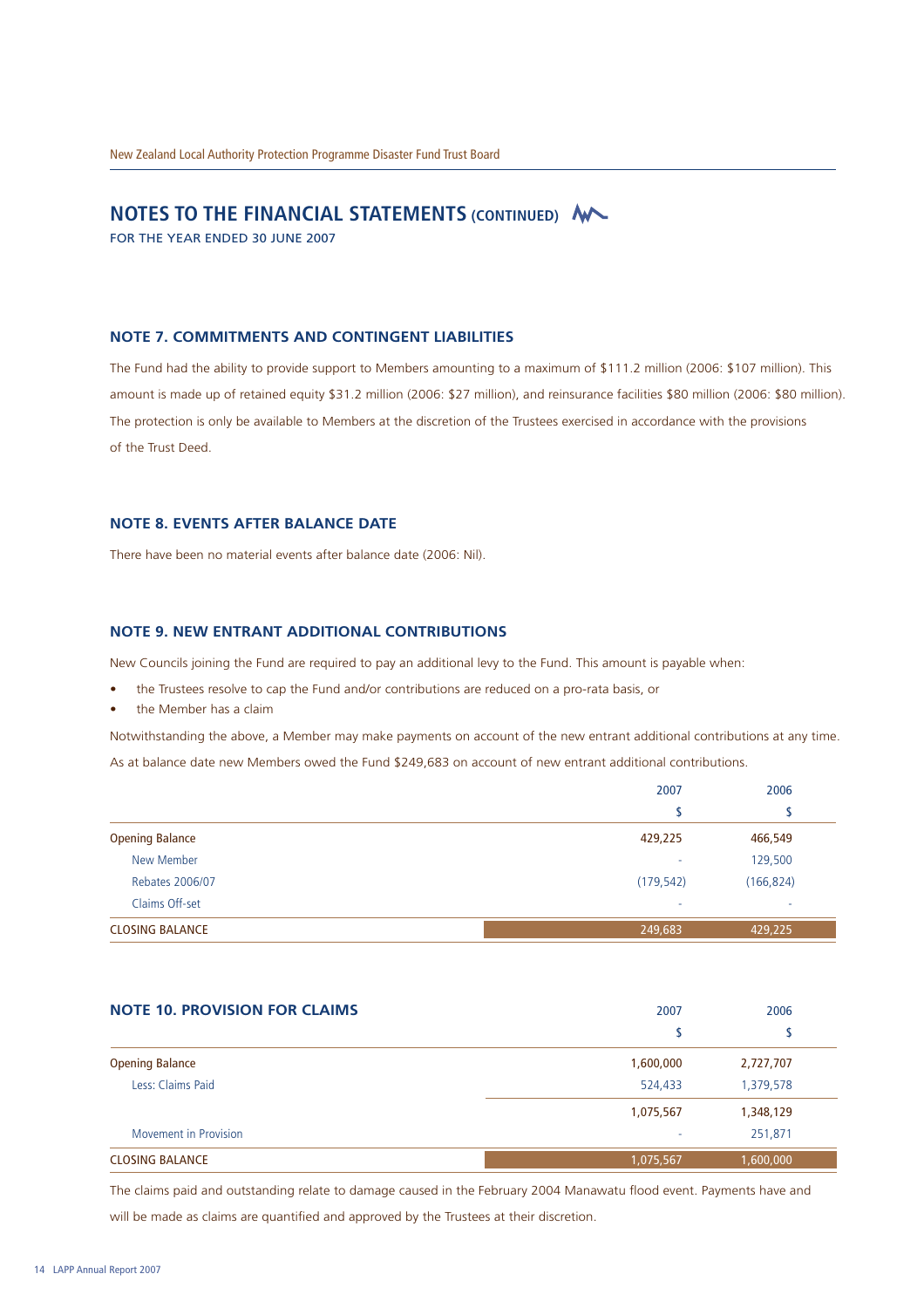During the year Timaru District Council, Hawke's Bay Regional Council and Papakura District Council joined the Fund, bringing the total membership to 55 local authorities.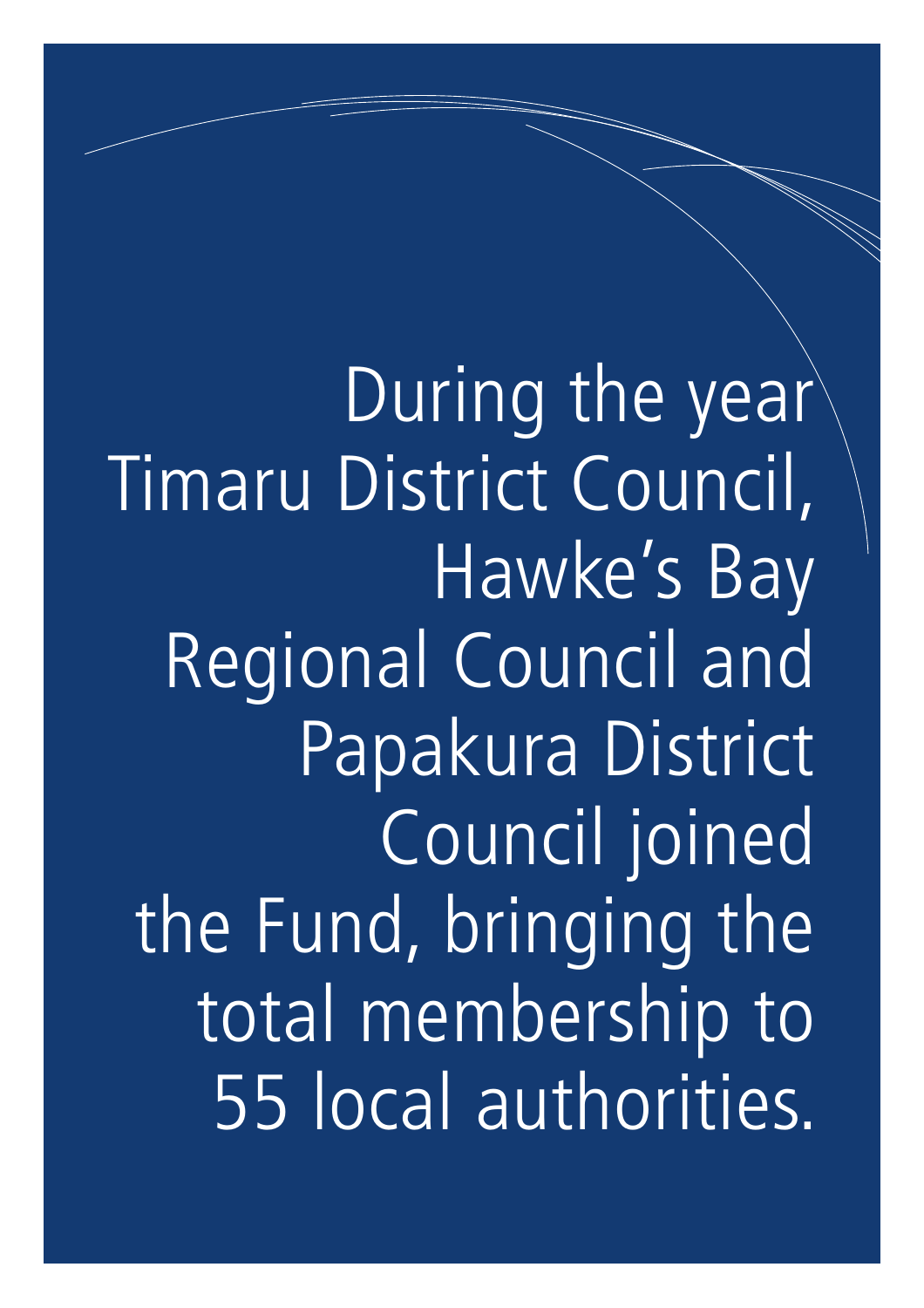# **HIGHLIGHTS OF 2006 / 2007 FUND YEAR**

- The Fund welcomed Timaru District Council, Hawke's Bay Regional Council and Papakura District Council as new members.
- Meetings were held with representatives of a number of government agencies in an attempt, once again, to obtain guaranteed post disaster funding commitment from central government.
- Claims Policies and Procedures Manual produced which formalizes the process for future claims on the Fund.
- Fund equity increased by 15.5% to \$31,240,373. There were no new claims during the Fund year.
- The LAPP reinsurance programme protecting the Fund's 40% responsibility was successfully renewed. The Fund now buys \$100 million in excess of a \$15 million retention.

# **TRUSTEE INFORMATION**

The Trustees and their nominating bodies are:

| <b>RDR Elliott</b>     | <b>SOLGM</b>    | CEO, Gisborne District Council        |
|------------------------|-----------------|---------------------------------------|
| LD Cavers              | <b>SOLGM</b>    | CEO, Hauraki District Council         |
| WA Raymond QSO         | <b>LGNZ</b>     | Former Mayor, Timaru District Council |
| <b>IRF McKelvie</b>    | <b>LGNZ</b>     | Mayor, Manawatu District Council      |
| <b>IW Lawrence CBE</b> | Civic Assurance | Solicitor                             |
| <b>KN Sampson MNZM</b> | Civic Assurance | Former Chairman, Civic Assurance      |

During the year, The Trustees met for formal meetings on two occasions.

Attendance was:

| <b>RDR Elliott</b>  | LD Cavers          | WA Raymond |  |
|---------------------|--------------------|------------|--|
| <b>IRF McKelvie</b> | <b>IW Lawrence</b> | KN Sampson |  |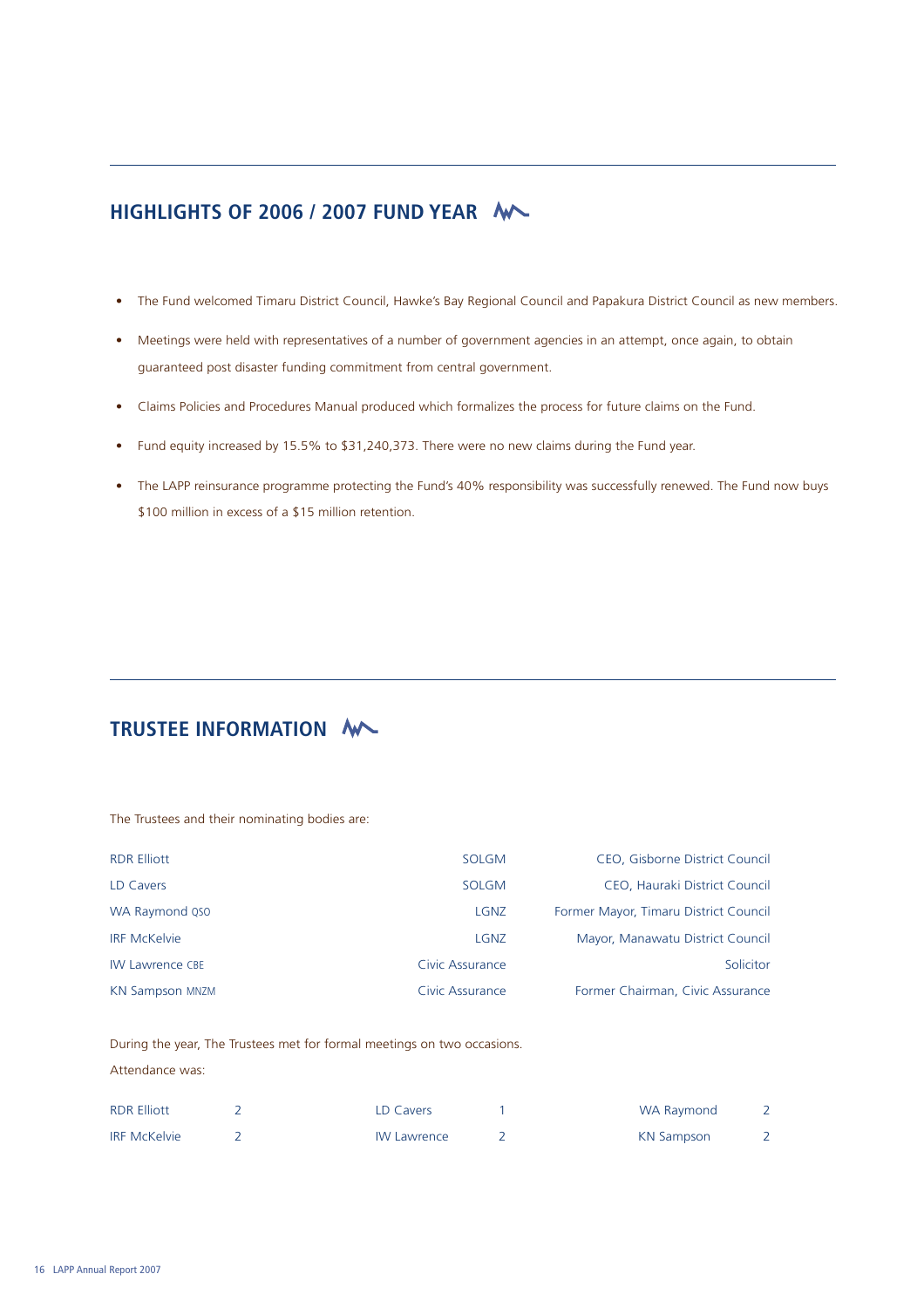# **2006 / 2007 FUND YEAR MEMBERSHIP**

Ashburton District Council Buller District Council Carterton District Council Central Hawke's Bay District Council Christchurch City Council Clutha District Council Environment Bay of Plenty Environment Southland Environment Waikato Gisborne District Council Gore District Council Grey District Council Hastings District Council Hauraki District Council Hawke's Bay Regional Council Horizons Regional Council Horowhenua District Council Hurunui District Council Hutt City Council

Invercargill City Council Kaikoura District Council Kapiti Coast District Council Kawerau District Council Manawatu District Council Marlborough District Council Masterton District Council Matamata-Piako District Council Nelson City Council New Plymouth District Council Opotiki District Council Otorohanga District Council Palmerston North City Council Papakura District Council Porirua City Council Rangitikei District Council Rotorua District Council Ruapehu District Council South Taranaki District Council

South Waikato District Council South Wairarapa District Council Stratford District Council Tararua District Council Tauranga City Council Thames Coromandel District Council Timaru District Council Upper Hutt City Council Waimakariri District Council Waimate District Council Waipa District Council Wairoa District Council Wanganui District Council West Coast Regional Council Westland District Council Whakatane District Council Whangarei District Council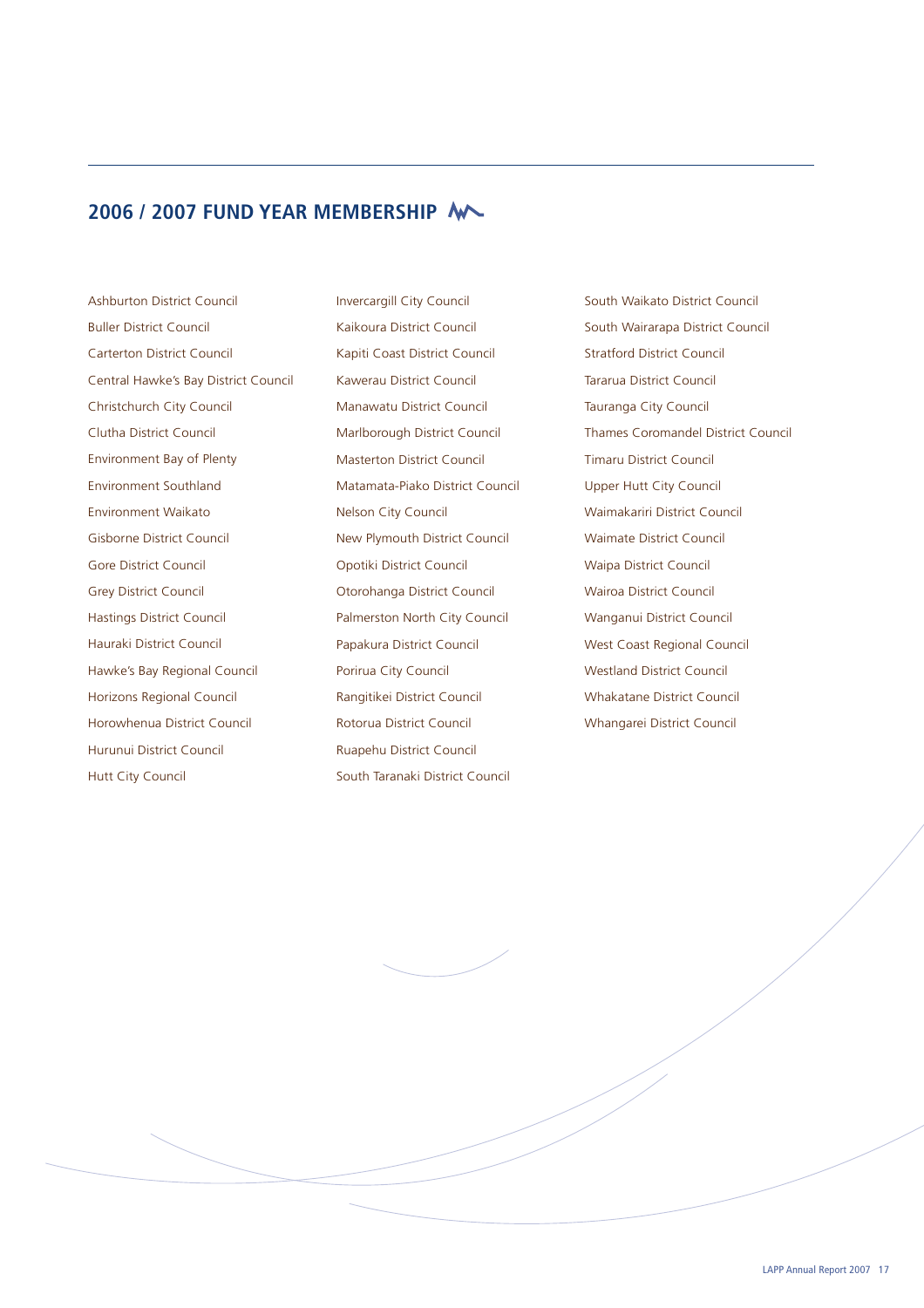# **ABOUT LAPP**

# Background & History

The New Zealand Local Authority Protection Programme Disaster Fund (LAPP) is a mutual, cash accumulation pool created by local authorities to cater for the replacement of infrastructure following catastrophic damage by natural disaster.

Previously, central government had taken responsibility for all costs associated with the restoration of water and sewage services along with all other services considered essential to the community that were otherwise uninsurable.

In July 1991 however central government introduced a Disaster Recovery Plan which now places specific responsibilities on local authorities in order for them to be eligible to share the restoration costs of infrastructure. The Plan states that beyond a threshold, central government will only pay 60% of restoration costs. Local government is responsible for the remaining 40% thus effectively moving part of the onus from the tax payer to the ratepayer. Central government will only provide their 60% following a major catastrophe provided that the local authority can demonstrate it can meet the remaining 40% through:

- proper maintenance;
- the provision of reserve funds;
- effective insurance, or
- participation in a mutual assistance scheme with other local authorities.

A working party formed from local government interest groups considered the means by which local authorities could

meet their 40% obligation. This resulted in the formation of LAPP, which commenced operations on 1 July 1993. The concept of a mutual fund was considered to be the best alternative of many which were studied by the working party and was seen to have the following advantages:

- Greater certainty compared to the uncertainties of insurance cycles;
- Retention of equity. This is an important advantage compared with a twelve-month premium charge which is lost in the case of traditional insurance;
- The involvement of local government trustees means ownership and control is retained by local government;
- It is more cost effective. There are no profit motives or commissions, there are lower overheads, investment income is retained, the Fund has tax exempt status and improved risk management practices can be implemented;
- The costs and the risk are spread throughout New Zealand. No one knows when a disaster will occur;
- Funds are locked in under the trustees' control preventing access for unrelated purposes; and
- It is generation fair. All generations progressively contribute to a disaster which could occur during the time of any generation.

### Fund Coverage

The Fund is designed to cover local authority owned infrastructural assets which are considered generally uninsurable. These include: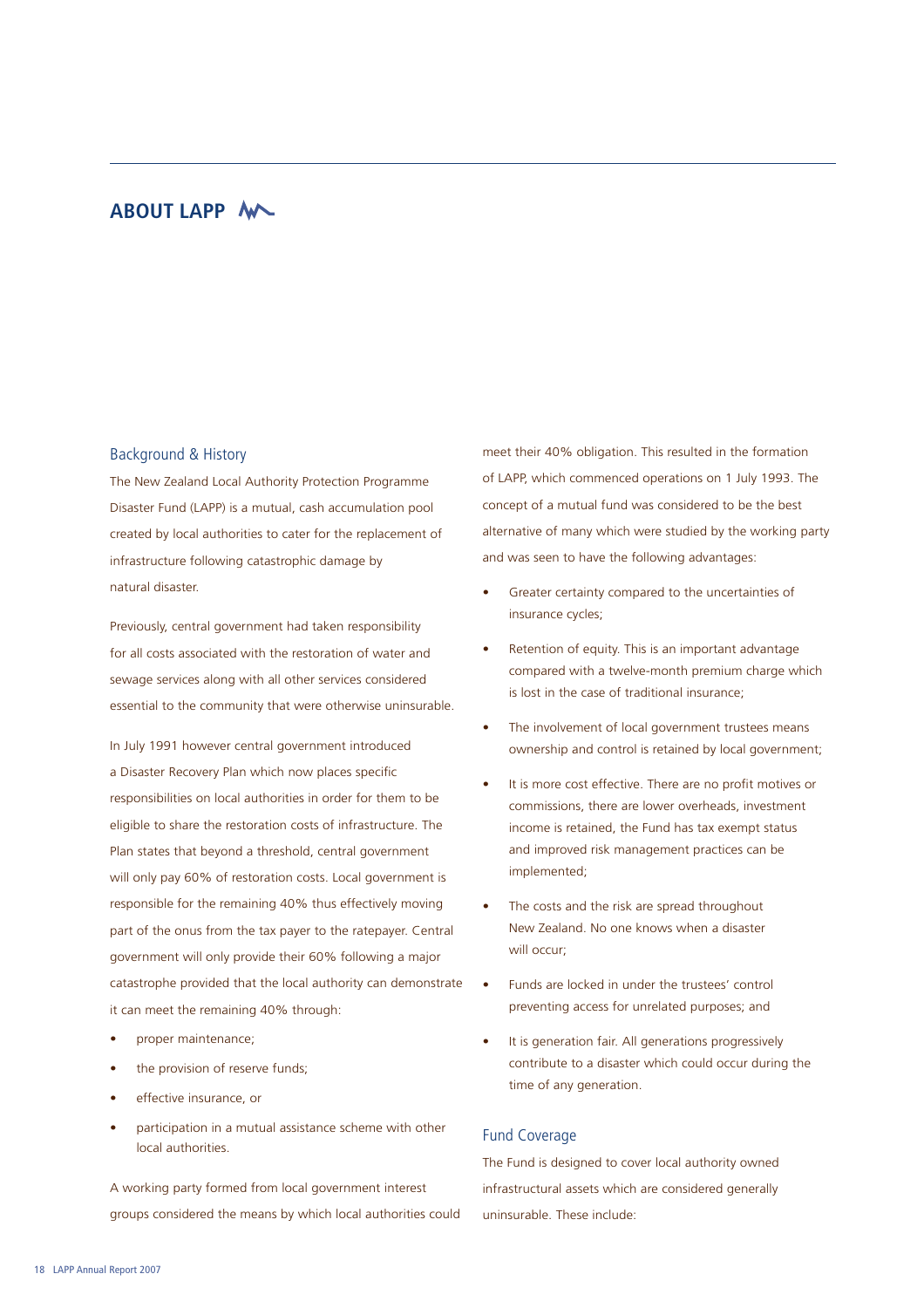we have restructured the reinsurance programme to be able to cover claims of up to \$325 million for any one event.

- water reticulation, treatment and storage;
- sewage reticulation and treatment;
- storm water drainage;
- dams and canals;
- flood protection schemes including stopbanks, and
- floodgates, seawalls and harbour risks such as buoys, beacons and uninsurable foreshore lighthouses.

Roads and bridges are not covered by the Fund as local authorities have access to subsidies from Transfund New Zealand.

The Fund is designed as catastrophe protection only, covering serious disruptive loss or damage caused by sudden events or situations which may or may not involve the declaration of a Civil Defence Emergency.

Perils include but are not necessarily limited to earthquake, storms, floods, cyclones, tornados, volcanic eruption, tsunami and other disasters of a catastrophic nature such as a major gas explosion.

### Membership

Membership of LAPP is restricted to local authorities.

The Fund is registered as a charitable trust under the Charitable Trust Act 1957 and the functions of the Fund are overseen by six trustees appointed by local government agencies.

Current membership stands at 55 local authorities. The trustees require, as a condition of Fund membership, that all member authorities undergo a full risk management assessment programme. As a result, high risk exposures are identified and remedial action taken to help reduce the potential drain on the Fund and to minimize the impact on communities. Membership of the Fund remains open.

# Contributions

Members' contributions to the Fund are set annually and are assessed on a risk-based formula which takes into account the replacement value of each member's infrastructural assets adjusted to recognize geographical exposures to risks such as floods, storms, volcanic eruptions and earthquakes. Working with bodies such as the Institute of Geological and Nuclear Sciences and Lifeline groups, the Fund's Risk Managers have established sophisticated asset and risk profiles for each Fund member.

### Reinsurance

Excess of Loss reinsurance protection is purchased to enhance the Fund balance. The level of this protection will depend on the capacity available from world wide reinsurance markets from time to time and the price required to purchase that capacity.

# Current Position

Current Fund equity stands at over \$31 million which is enhanced by the purchase of reinsurance.